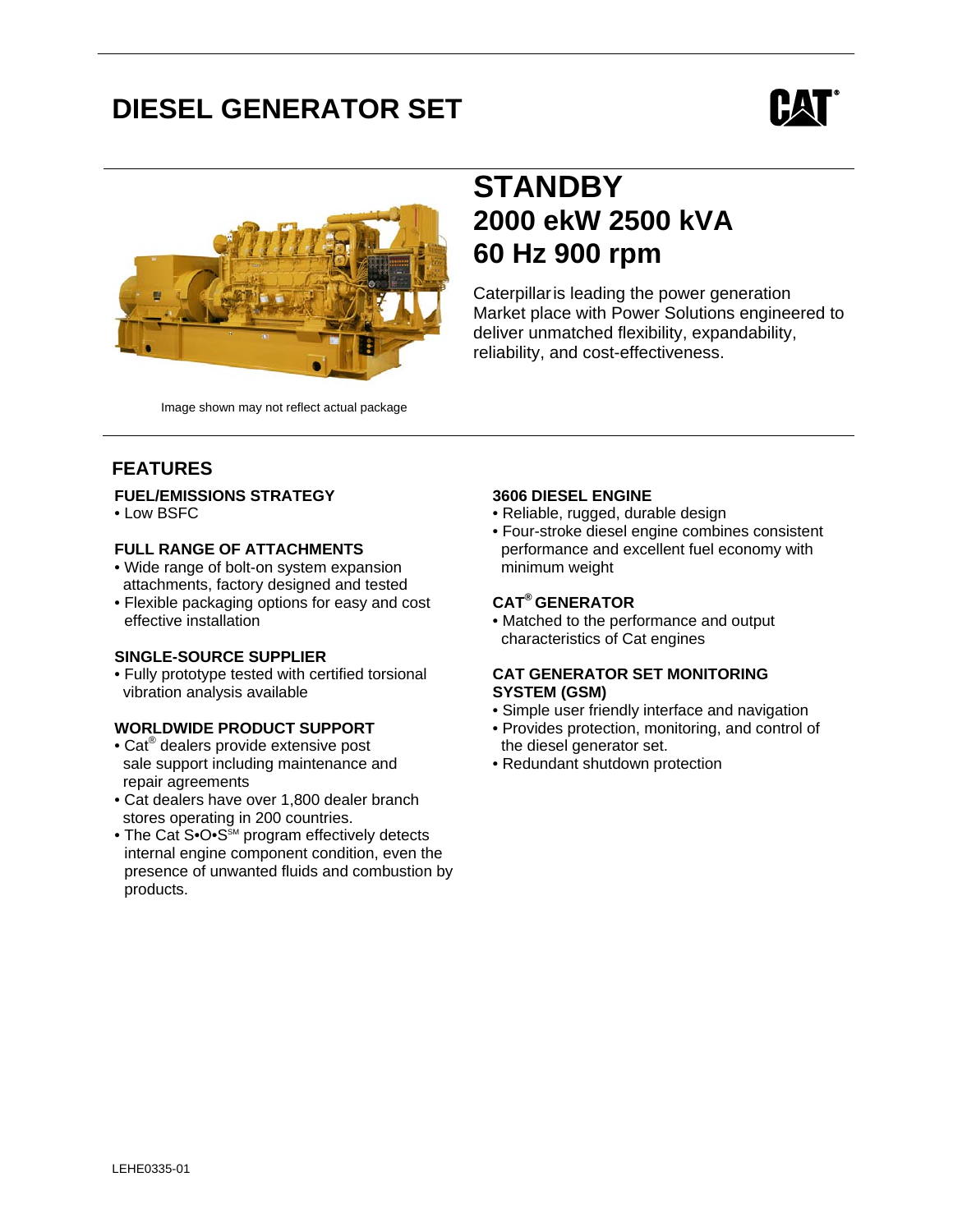

## **FACTORY INSTALLED STANDARD & OPTIONAL EQUIPMENT**

| System                 | Standard                                                                                                                                                                                                                                                                                                                                                       | Optional                                                                                                                                                           |
|------------------------|----------------------------------------------------------------------------------------------------------------------------------------------------------------------------------------------------------------------------------------------------------------------------------------------------------------------------------------------------------------|--------------------------------------------------------------------------------------------------------------------------------------------------------------------|
| Air Inlet              | • Aftercooler, fresh water, corrosion resistant coated<br>(air side)<br>• Air inlet shutoff<br>• Air Cleaner<br>· Breather, crankcase, top-mounted<br>· Turbocharger, watercooled, engine oil lubricated                                                                                                                                                       | [ ] Soot Filter<br>[ ] Air cleaner Louver Assembly<br>J Vertical Support Bracket<br>[ ] Heavy Duty Air Cleaner<br>[ ] Air Inlet Adapter<br>[ ] Boost Control Valve |
| Cooling                | • Engine coolant water drains<br>• Front Mounted Turbos<br>• Three-bundle oil cooler.<br>· Water Temperature Regulator<br>• Jacket Water Thermostats                                                                                                                                                                                                           | [ ] Heat Exchanger for single circuit<br>[ ] Heating Aids<br>[ ] Cooling System Aids<br>[ ] Auxiliary Water Pump<br>[ ] Expansion Tank                             |
| Exhaust                | • 457 mm (18 in) Cat bolt pattern<br>· Dry, gas tight, exhaust manifold<br>• Includes adapter, flexible exhaust fitting                                                                                                                                                                                                                                        | <b>J Flexible Exhaust Fittings</b><br>[ ] Weld Flange and Related Hardware                                                                                         |
| Fuel                   | • Simplex or Duplex                                                                                                                                                                                                                                                                                                                                            | [ ] Fuel Priming Pump<br>[ ] Duplex Primary Fuel Strainer<br>[ ] Fuel System Connections                                                                           |
| Generator              | • Custom Generator Per Generator Data Sheet<br><b>Completed by Dealer</b>                                                                                                                                                                                                                                                                                      | [] 3 Phase, six leads, WYE<br>[ ] Class F insulation<br>[ ] Bus bar connections<br>[ ] Winding temperature detectors<br>1 Anti-condensation space heaters          |
| Governor               | • UG Actuator                                                                                                                                                                                                                                                                                                                                                  | [] Electronic/ Actuators<br>[ ] Digital Programmers<br>[ ] Battery Backup/Power Supply<br>$[$ 1230 UA<br>[ 1723 Plus<br>[ ] EGB Actuator                           |
| Lube                   | • Centrifugal oil filters with single shutoff<br>· Service side engine mounted on cylinder block<br>inspection covers<br>. Wet oil sump. Includes engine-driven main lubrication<br>pump, installed oil lines, engine-driven oil pump and<br>oil pan.<br>• Oil filler and dipstick<br>· Valve, oil pressure regulating<br>· Valves, crankcase explosion relief | [ ] Oil Pan Drain valve<br>[ ] Lube ANSI adapter (Emergency Connection)                                                                                            |
| Mounting               | • Damper, torsional vibration<br>• Engine and Generator Mounting                                                                                                                                                                                                                                                                                               | $[ ]$ Isolator<br>[ ] Spring type vibration isolator<br>[ ] Vertically Restrained<br>[ ] Non-vertically Restrained                                                 |
| Starting /<br>Charging | • Vane type air starter<br>. Two motors, engine mounted at rear, on left side<br>• Includes air silencer<br>• Line Group for Single Point Custom Connection                                                                                                                                                                                                    | <b>Pressure Reducing Valve</b><br>[ ] Compressed Air Flex Hose<br><b>Turbine Type Air Starters</b><br>[ ] Redundant Air Starters                                   |
| General                | · Paint, Caterpillar yellow<br>· Pumps, gear driven: fuel, oil, jacket water,<br>aftercooler/oil cooler water                                                                                                                                                                                                                                                  | [ ] Custom Paint Colors                                                                                                                                            |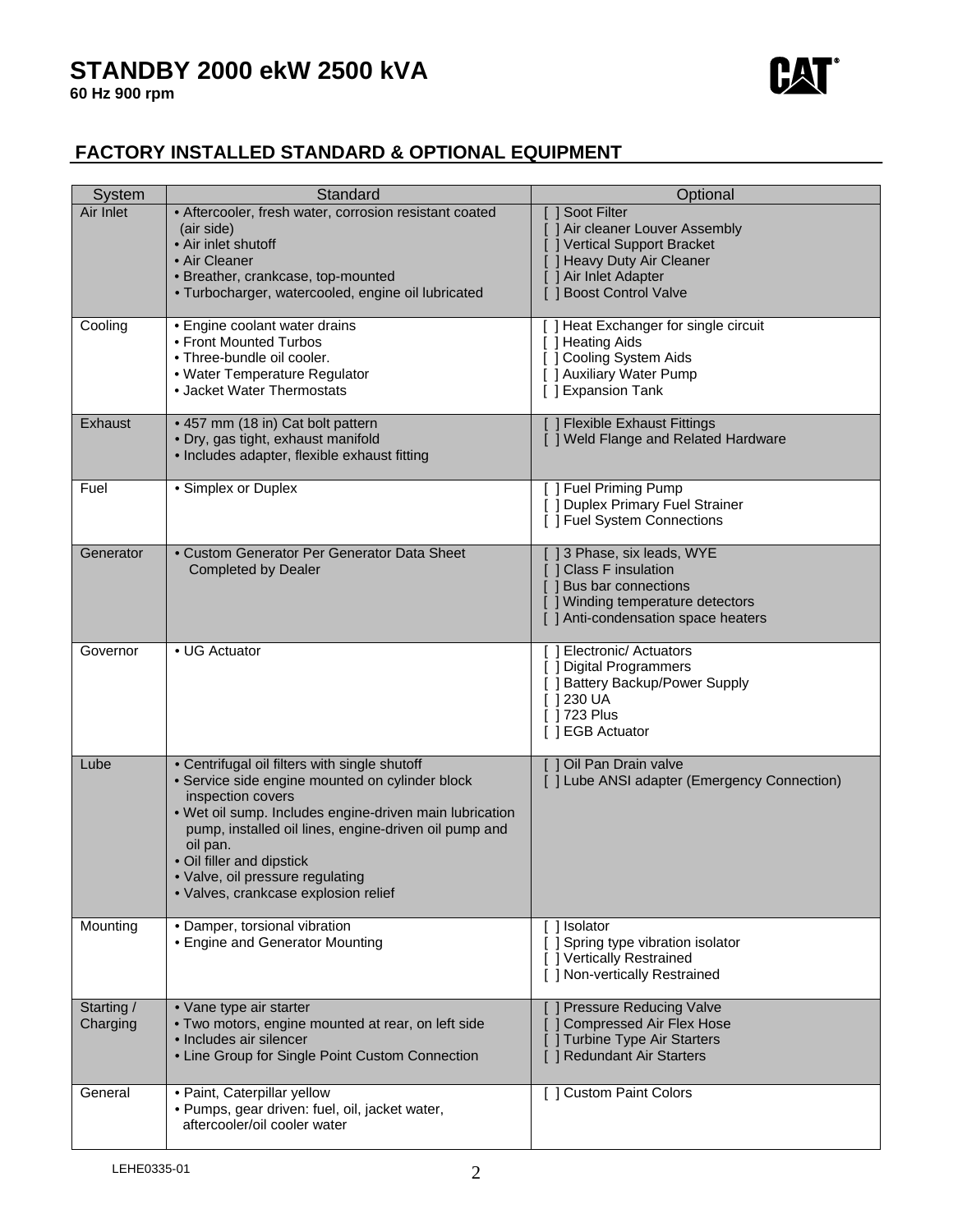

## **SPECIFICATIONS**

### **CAT GENERATOR**

| Number of bearings Two Bearing              |                   |
|---------------------------------------------|-------------------|
| Insulation  Normal Class F or H             |                   |
|                                             |                   |
| Over speed capability - % of rated125%      |                   |
|                                             |                   |
| Voltage regulator 3 phase sensing with load | adjustable module |

### **CAT DIESEL ENGINE**

3606, V-6, 4 stroke, water-cooled diesel

| Displacement per cylinder18.5L (1127 in <sup>3</sup> ) |  |
|--------------------------------------------------------|--|
| Total Displacement111L (6,762 in <sup>3</sup> )        |  |
|                                                        |  |
|                                                        |  |
| Fuel systemDirect Unit Injection                       |  |

#### **Generator Set Monitoring System (GMS)**

Features:

- 10 inch (254 mm) color monitor to display all engine parameters and alarm annunciation
- Annunciation of all engine shutdowns, alarms, and status points
- Start/prelube control switch, fuel control switch and emergency stop buttons
- Speed control switch with automatic changing to ball head control when a governor failure occurs, if ball head control is available. Contacts are available for customer use.
- Selection of local/remote control of engine
- Selection of idle/rated control of engine.
- Equipped for remote communication
- Four 4-20mA outputs (programmable)
- Relay contract signals to the remote monitoring system (summary shutdown, summary alarm, local operation/remote, engine running, PLC failure, fuel control and idle/rated).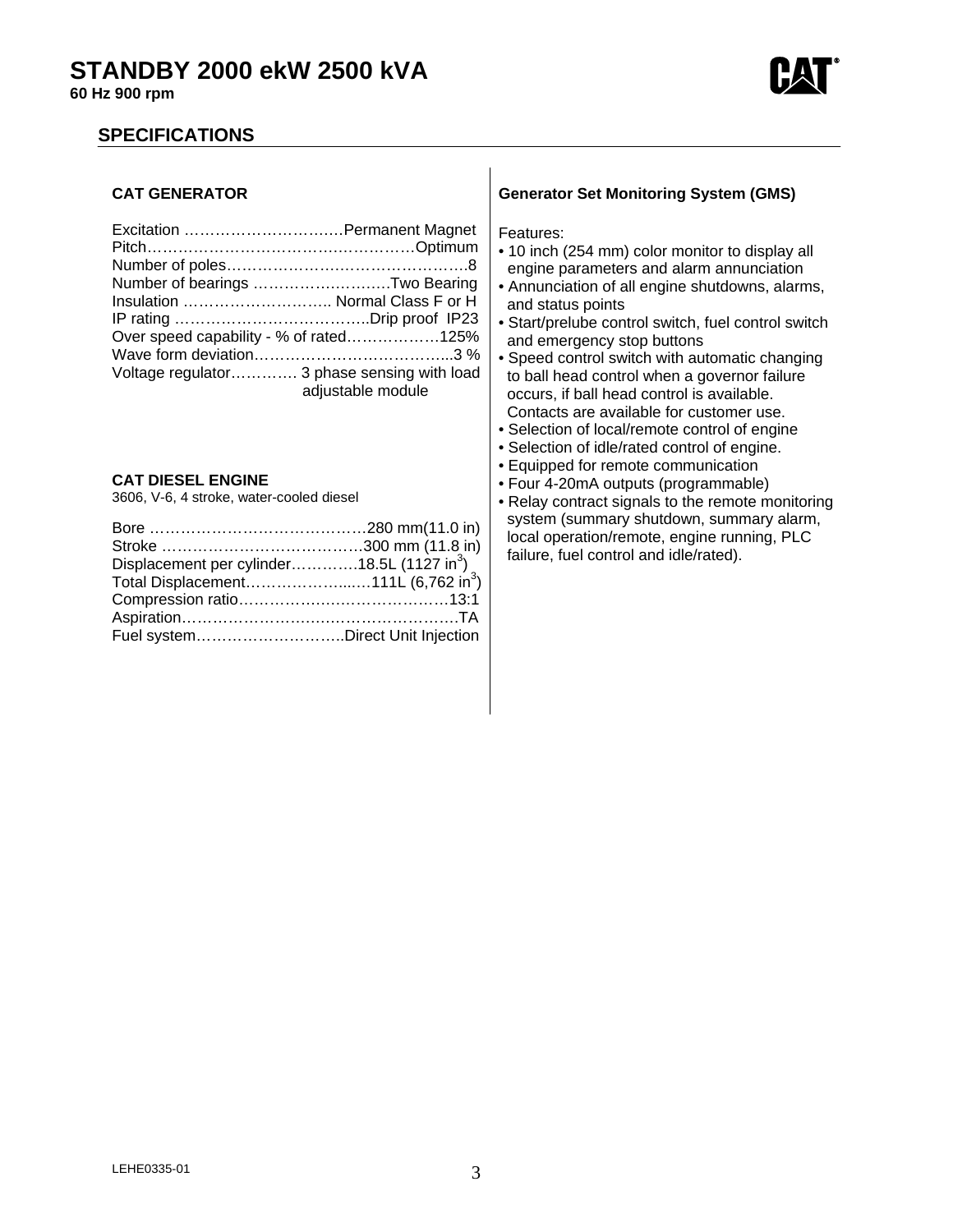# **STANDBY 2000 ekW 2500 kVA**

**60 Hz 900 rpm** 



## **TECHNICAL DATA**

| Open Generator Set - 900 rpm/60 Hz                                                                                                                                                                                                                                                                                                                                                                                                                                  | <b>NOTES</b>                                       | <b>STANDBY</b><br>DM5404-06                                                                                                                                                                           |
|---------------------------------------------------------------------------------------------------------------------------------------------------------------------------------------------------------------------------------------------------------------------------------------------------------------------------------------------------------------------------------------------------------------------------------------------------------------------|----------------------------------------------------|-------------------------------------------------------------------------------------------------------------------------------------------------------------------------------------------------------|
| <b>RATING</b><br><b>Engine Power</b><br><b>Generator Power</b><br>Engine efficiency (ISO 3046/1)<br>Engine efficiency (nominal)                                                                                                                                                                                                                                                                                                                                     | (2)<br>(2)<br>(1)<br>(1)                           | 2090 bkW<br>2000 ekW<br>42.6%<br>41.3%                                                                                                                                                                |
| <b>ENGINE DATA</b><br>Fuel Consumption (ISO3046/1)<br><b>Fuel Consumption (nominal)</b><br>Fuel Consumption (90% confidence)<br>Air Flow (@ 25°C, 101.3 kPaa)<br><b>Air Mass Flow</b><br><b>Compressor Outlet Pressure</b><br><b>Compressor Outlet Temperature</b><br><b>Inlet manifold Pressure</b><br><b>Inlet Manifold Temperature</b><br>Timing<br><b>Exhaust Stack Temperature</b><br>Exhaust Gas Flow (@stack temp, 101.3kPa)<br><b>Exhaust Gas Mass Flow</b> | (1)<br>(1)<br>(1)<br>(10)                          | 198.9 g/bkw-hr<br>202.8 g/bkw-hr<br>207.3 g/bkw-hr<br>194.0 m3/min<br>12985 kg/hr<br>286.3 kPa(abs)<br>201.9 °C<br>282.7 kPa(abs)<br>60.2 °C<br>15.5 °BTDC<br>432.8 °C<br>427.9 m3/min<br>13473 kg/hr |
| <b>ENERGY BALANCE DATA (nominal)</b><br>Fuel Input Energy (LHV)<br>Heat Rej. To jacket water<br>Heat Rej. To atmosphere<br>Heat Rej. To oil cooler<br>Heat Rej. To EXH. (LHV to 25°C)<br>Heat Rej. To EXH. (LHV to 177°C)<br>Heat Rej. To aftercooler                                                                                                                                                                                                               | (1)<br>(4)<br>(5)<br>(6)<br>(4)<br>(4)<br>(7), (8) | 5062 KW<br>413 KW<br>101 KW<br>217 KW<br>1692 KW<br>1025 KW<br>454 KW                                                                                                                                 |
| <b>EMISSIONS</b><br>$NOx$ (as NO)<br>CO<br>THC (molecular weight of 13.018)<br><b>Particulates</b>                                                                                                                                                                                                                                                                                                                                                                  | (9)<br>(3)<br>(3)<br>(9)                           | 11.88 g/bkW-hr<br>0.98 g/bkW-hr<br>0.78 g/bkW-hr<br>0.88 g/bkW-hr                                                                                                                                     |

#### **CONDITIONS AND DEFINITIONS**

ENGINE RATING OBTAINED AND PRESENTED IN ACCORDANCE WITH ISO 3046/1 AND SAE J1995 JAN90 STANDARD REFERENCE **CONDITIONS** 

OF 25°C, 100 KPA, 30% RELATIVE HUMIDITY AND 150M ALTITUDE AT THE STATED AFTERCOOLER WATER TEMPERATURE.

CONSULT ALTITUDE CURVES FOR APPLICATIONS ABOVE MAXIMUM RATED ALTITUDE AND/OR TEMPERATURE. PERFORMANCE AND FUEL CONSUMPTION ARE BASED ON 35 API, 16°C FUEL HAVING A LOWER HEATING VALUE OF 42.780 KJ/KG USED AT 29°C WITH A DENSITY OF 838.9 G/LITER.

**NOTES** 

1) FUEL CONSUMPTION TOLERANCE. ISO 3046/1 IS 0, + 5% OF FULL LOAD DATA. NOMINAL IS ± 3 % OF FULL LOAD DATA.

2) ENGINE POWER TOLERANCE IS ± 3 % OF FULL LOAD DATA.

3) EMISSION DATA SHOWN ARE NOT TO EXCEED VALUES.

4) HEAT REJECTION TO JACKET AND EXHAUST TOLERANCE IS ± 10% OF FULL LOAD DATA. (heat rate based on treated water)

5) HEAT REJECTION TO ATMOSPHERE TOLERANCE IS ±50% OF FULL LOAD DATA. (heat rate based on treated water)

6) HEAT REJECTION TO LUBE OIL TOLERANCE IS ± 20% OF FULL LOAD DATA. (heat rate based on treated water) 7) HEAT REJECTION TO AFTERCOOLER TOLERANCE IS ± 5% OF FULL LOAD DATA. (heat rate based on treated water)

8) TOTAL AFTERCOOLER HEAT = AFTERCOOLER HEAT x ACHRF (heat rate based on treated water)

9) EMISSION DATA SHOWN ARE DRY AND NOMINAL VALUES.

10) TIMING BASED ON AFM INJECTORS.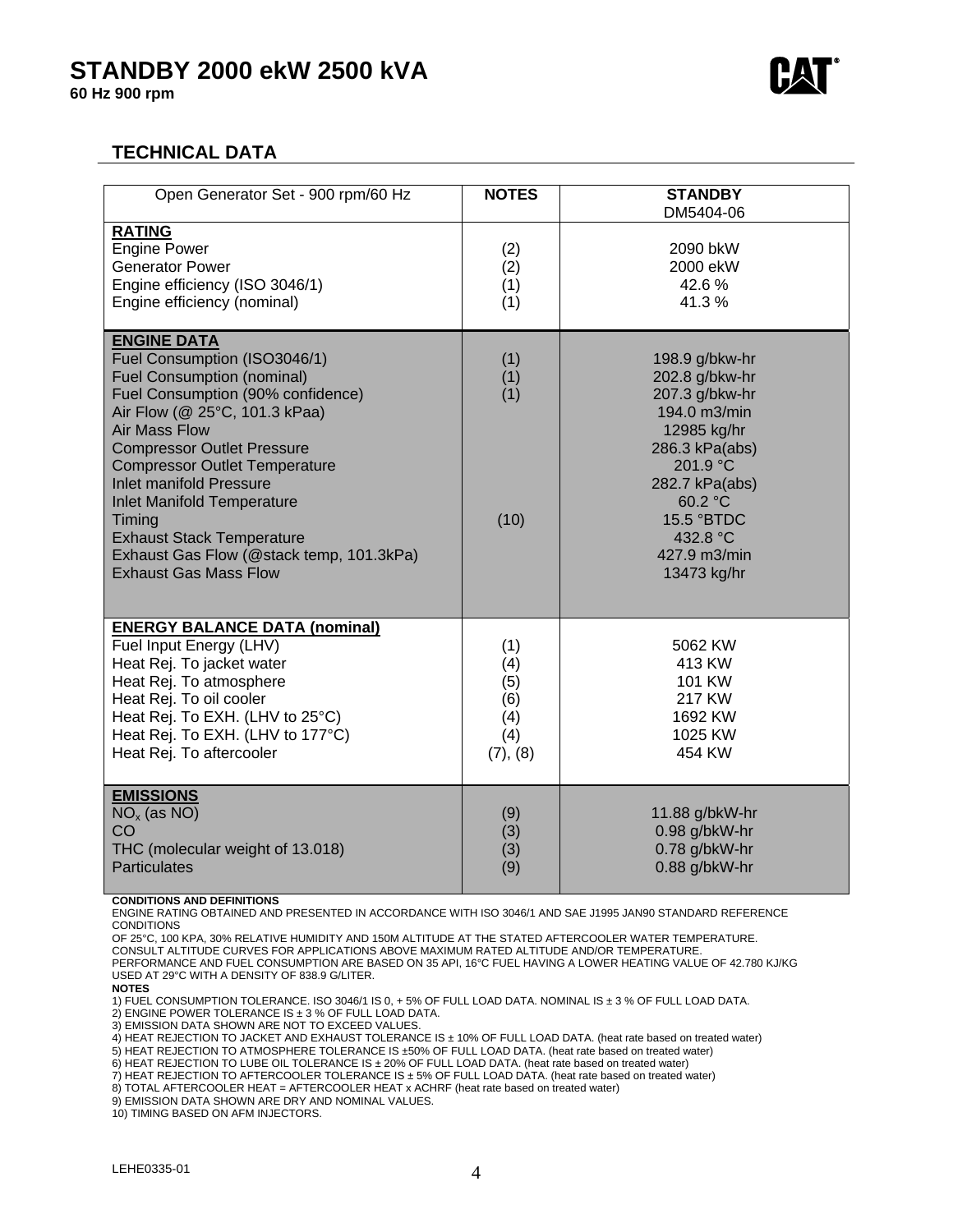## **STANDBY 2000 ekW 2500 kVA**

**60 Hz 900 rpm** 



## **RATING DEFINITIONS AND CONDITIONS**

|  | Meets or Exceeds International Specifications: .<br>AS1359, CSA, IEC60034-1, ISO3046, ISO8528, NEMA<br>MG 1-22, NEMA MG 1-33, UL508A, 72/23/EEC,<br>98/37/EC. 2004/108/EC<br><b>Standby</b> - Output available with varying load for the<br>duration of the interruption of the normal source power.<br>Average power output is 70% of the standby power<br>rating. Typical operation is 200 hours per year, with<br>maximum expected usage of 500 hours per year.<br>Standby power in accordance with ISO8528. Fuel stop<br>power in accordance with ISO3046. | <b>Ratings</b> are based on SAE J1349 standard conditions.<br>These ratings also apply at ISO3046 standard conditions<br><b>Fuel Rates</b> are based on fuel oil of 35° API [16° C (60°<br>F)] gravity having an LHV of 42 780 kJ/kg (18,390 Btu/lb)<br>when used at 29° C (85° F) and weighing 838.9 g/liter<br>(7.001 lbs/U.S. gal.). Additional ratings may be available<br>for specific customer requirements, contact your<br>Caterpillar representative for details. For information<br>regarding Low Sulfur fuel and Biodiesel capability, please<br>consult your Cat dealer. |
|--|----------------------------------------------------------------------------------------------------------------------------------------------------------------------------------------------------------------------------------------------------------------------------------------------------------------------------------------------------------------------------------------------------------------------------------------------------------------------------------------------------------------------------------------------------------------|--------------------------------------------------------------------------------------------------------------------------------------------------------------------------------------------------------------------------------------------------------------------------------------------------------------------------------------------------------------------------------------------------------------------------------------------------------------------------------------------------------------------------------------------------------------------------------------|
|--|----------------------------------------------------------------------------------------------------------------------------------------------------------------------------------------------------------------------------------------------------------------------------------------------------------------------------------------------------------------------------------------------------------------------------------------------------------------------------------------------------------------------------------------------------------------|--------------------------------------------------------------------------------------------------------------------------------------------------------------------------------------------------------------------------------------------------------------------------------------------------------------------------------------------------------------------------------------------------------------------------------------------------------------------------------------------------------------------------------------------------------------------------------------|